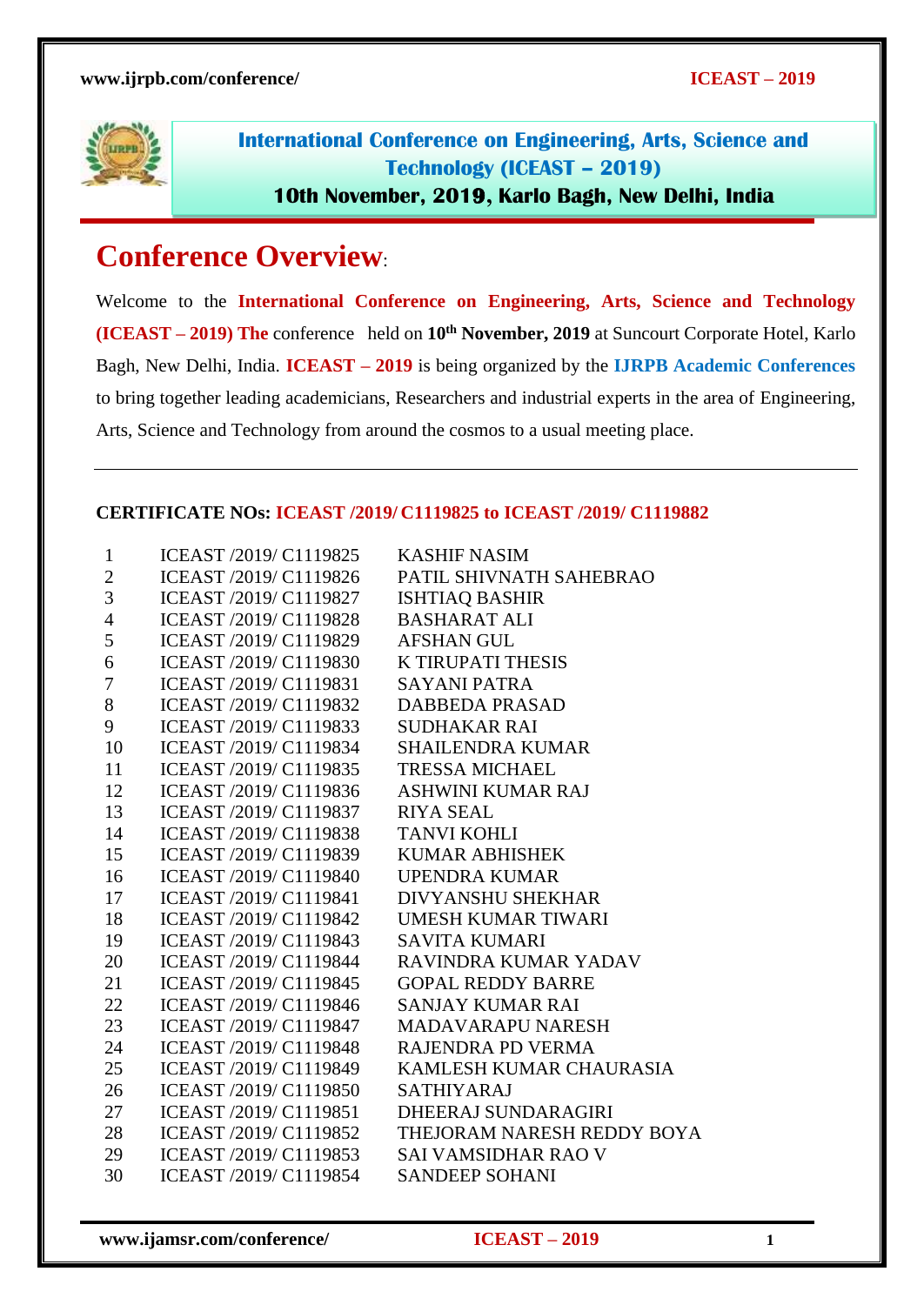

**International Conference on Engineering, Arts, Science and Technology (ICEAST – 2019)**

# **10th November, 2019, Karlo Bagh, New Delhi, India**

| 31 | ICEAST /2019/ C1119855 | ANKIT SHRIVASTAVA                |
|----|------------------------|----------------------------------|
| 32 | ICEAST /2019/ C1119856 | PANKAJ KUMAR DUBEY               |
| 33 | ICEAST /2019/ C1119857 | <b>LAXMICHANDRA DANGI</b>        |
| 34 | ICEAST /2019/ C1119858 | <b>RASHMI SUKLA</b>              |
| 35 | ICEAST /2019/ C1119859 | <b>ARUN CHITRA R</b>             |
| 36 | ICEAST /2019/ C1119860 | <b>HARIHARAN P</b>               |
| 37 | ICEAST /2019/ C1119861 | MAGANBIHARI GHANSHYAMDAS AGARWAL |
| 38 | ICEAST /2019/ C1119862 | NIMESH HRIDAYKUMAR AGARWAL       |
| 39 | ICEAST /2019/ C1119863 | DEVENDRA SINGH RATHORE           |
| 40 | ICEAST /2019/ C1119864 | DEPAYAN CHAUDHURY                |
| 41 | ICEAST /2019/ C1119865 | <b>MITHILESH KUMAR</b>           |
| 42 | ICEAST /2019/ C1119866 | PANKAJ KUMAR MOUDGIL             |
| 43 | ICEAST /2019/ C1119867 | PAWAN AGRAWA                     |
| 44 | ICEAST /2019/ C1119868 | MAJDUDDEEN AL JALALIYA           |
| 45 | ICEAST /2019/ C1119869 | MOHAMMAD ALTHAF S M              |
| 46 | ICEAST /2019/ C1119870 | MURALI KATTAMURI                 |
| 47 | ICEAST /2019/ C1119871 | K. PANI SEKHAR                   |
| 48 | ICEAST /2019/ C1119872 | ANAMIKA TIWARI                   |
| 49 | ICEAST /2019/ C1119873 | PRAJNA PRIYADARSHINI             |
| 50 | ICEAST /2019/ C1119874 | KADAM ANIL DASHARATH             |
| 51 | ICEAST /2019/ C1119875 | VASANTH KUMAR KAMATHAMU          |
| 52 | ICEAST /2019/ C1119876 | KUNA VENKATA KIRAN               |
| 53 | ICEAST /2019/ C1119877 | <b>CHINA BUSI KOPPULA</b>        |
| 54 | ICEAST /2019/ C1119878 | <b>SONALI SAHU</b>               |
| 55 | ICEAST /2019/ C1119879 | <b>AJAYA KUMAR BARAD</b>         |
| 56 | ICEAST /2019/ C1119880 | <b>CHANDRA PRAKASH</b>           |
| 57 | ICEAST /2019/ C1119881 | PALVADI SRINIVAS KUMAR           |
| 58 | ICEAST /2019/ C1119882 | THOTA SIVA RATNA SAI             |
|    |                        |                                  |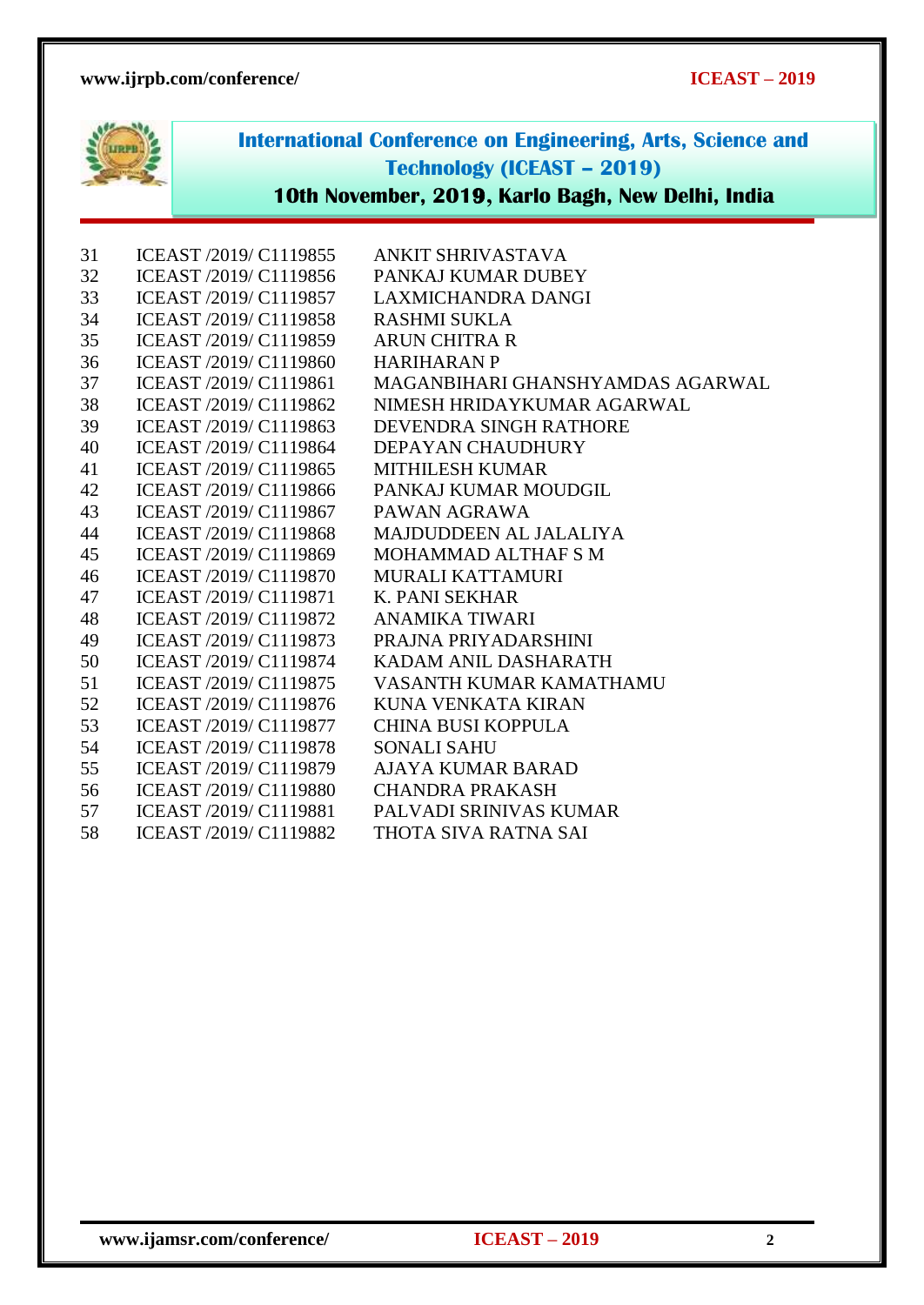

**International Conference on Engineering, Arts, Science and Technology (ICEAST – 2019) 10th November, 2019, Karlo Bagh, New Delhi, India**

### **CERTIFICATE NO : ICEAST /2019/ C1119825**

# **Analytical Method Development for The Determination of Benzalkonium Chloride in Some Ophthalmic Formulations**

**KASHIF NASIM** 

**Research Scholar, Ph.D. in Chemistry, Sri Satya Sai University of Technology & Medical Sciences, Sehore, M.P., India.**

#### **CERTIFICATE NO : ICEAST /2019/ C1119826**

**Pentacyclic Tritexpenoids With Nitrogen - And Sulfur - Containing Heterocycles: Synthesis and Medicinal Significance**

**PATIL SHIVNATH SAHEBRAO**

**Research Scholar, Ph.D. Chemistry, Sri Satya Sai University of Technology & Medical Sciences, Sehore, M.P., India.**

#### **CERTIFICATE NO : ICEAST /2019/ C1119827**

# **Feministic Approach in The Novels of Anita Desai**

**ISHTIAQ BASHIR** 

**Research Scholar, Ph.D. in English, Bhagwant University, Ajmer, Rajasthan.**

#### **CERTIFICATE NO : ICEAST /2019/ C1119828**

## **TRAUMA IN NOVEL ICE CANDY MAN**

**BASHARAT ALI** 

**Research Scholar, Ph.D. in English, Bhagwant University, Ajmer, Rajasthan.**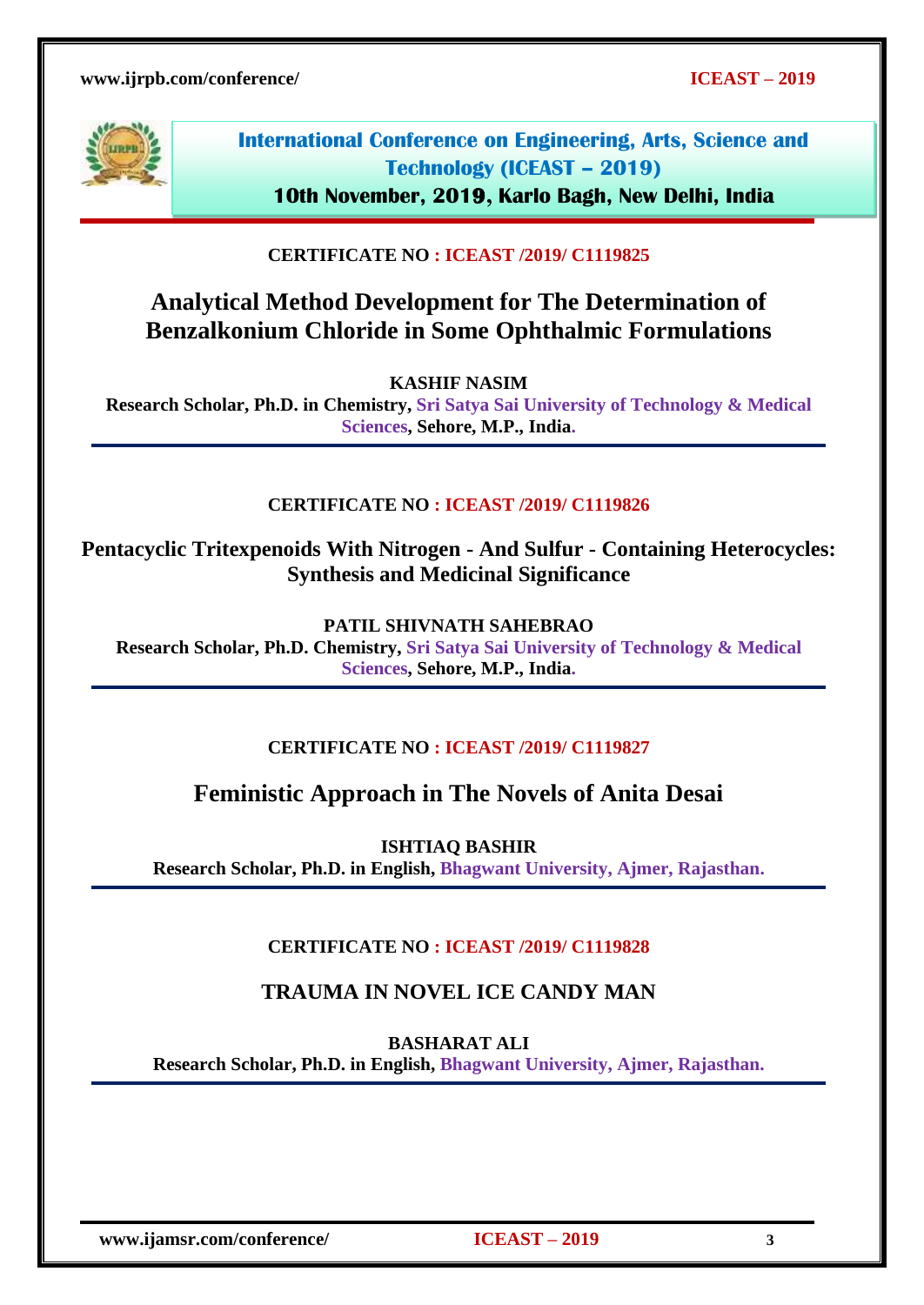

**10th November, 2019, Karlo Bagh, New Delhi, India**

## **CERTIFICATE NO : ICEAST /2019/ C1119829**

# **A Study of Ministry of Social Justice and Empowerment**

**AFSHAN GUL** 

**Research Scholar, Ph.D. in Law, University of Jammu, Jammu Tawi.**

## **CERTIFICATE NO : ICEAST /2019/ C1119830**

## **A STUDY OF BACTERIA'S FLORA EFFECTS ON HEALTH**

**K TIRUPATI THESIS**

**Research Scholar, Ph.D. in Botany, Sri Satya Sai University of Technology & Medical Sciences, Sehore, M.P., India.**

## **CERTIFICATE NO : ICEAST /2019/ C1119831**

# **A Study of Implementation of Mid-Day Meal Scheme Towards School Students**

**SAYANI PATRA**

**Research Scholar, Ph.D. in Education, Sri Satya Sai University of Technology & Medical Sciences, Sehore, M.P., India.**

## **CERTIFICATE NO : ICEAST /2019/ C1119832**

# **A Study of Constructivist in Teaching-Learning Environment in School Students**

**DABBEDA PRASAD**

**Research Scholar, Ph.D. in Education, Sri Satya Sai University of Technology & Medical Sciences, Sehore, M.P., India.**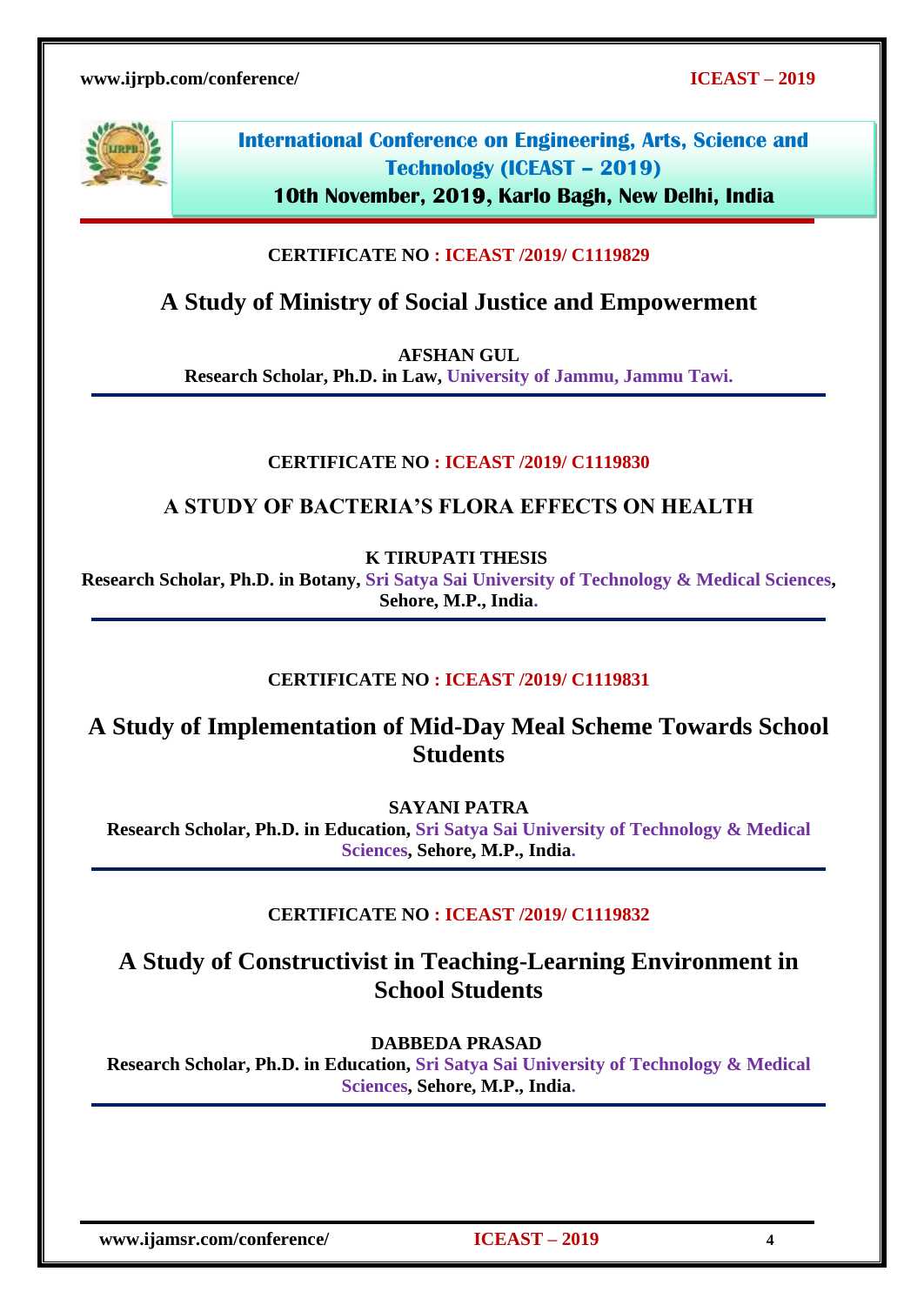

**10th November, 2019, Karlo Bagh, New Delhi, India**

# **CERTIFICATE NO : ICEAST /2019/ C1119833**

# **शिक्षण प्रशिया मेंकं प्यूटर के अनुप्रयोग का अध्ययन**

**SUDHAKAR RAI** 

**Research Scholar, Ph.D. in Education, Sri Satya Sai University of Technology & Medical Sciences, Sehore, M.P., India.**

## **CERTIFICATE NO : ICEAST /2019/ C1119834**

# **समावेिी शिक्षा मेंशिक्षको ंके यावसाशयक तनाव का अध्ययन**

**SHAILENDRA KUMAR** 

**Research Scholar, Ph.D. in Education, Sri Satya Sai University of Technology & Medical Sciences, Sehore, M.P., India.**

## **CERTIFICATE NO : ICEAST /2019/ C1119835**

# **A Study of Multicast Communication for The Internet of Things**

**TRESSA MICHAEL** 

**Research Scholar, Ph.D. in Electronics & Communication Engineering, Sri Satya Sai University of Technology & Medical Sciences, Sehore, M.P., India.**

#### **CERTIFICATE NO : ICEAST /2019/ C1119836**

# **A Study of Cognitive Behaviour Therapy Towards Self-Esteem and Perceived Stress**

**ASHWINI KUMAR RAJ** 

**Research Scholar, Ph.D. in Psychology, Sri Satya Sai University of Technology & Medical Sciences, Sehore, M.P., India.**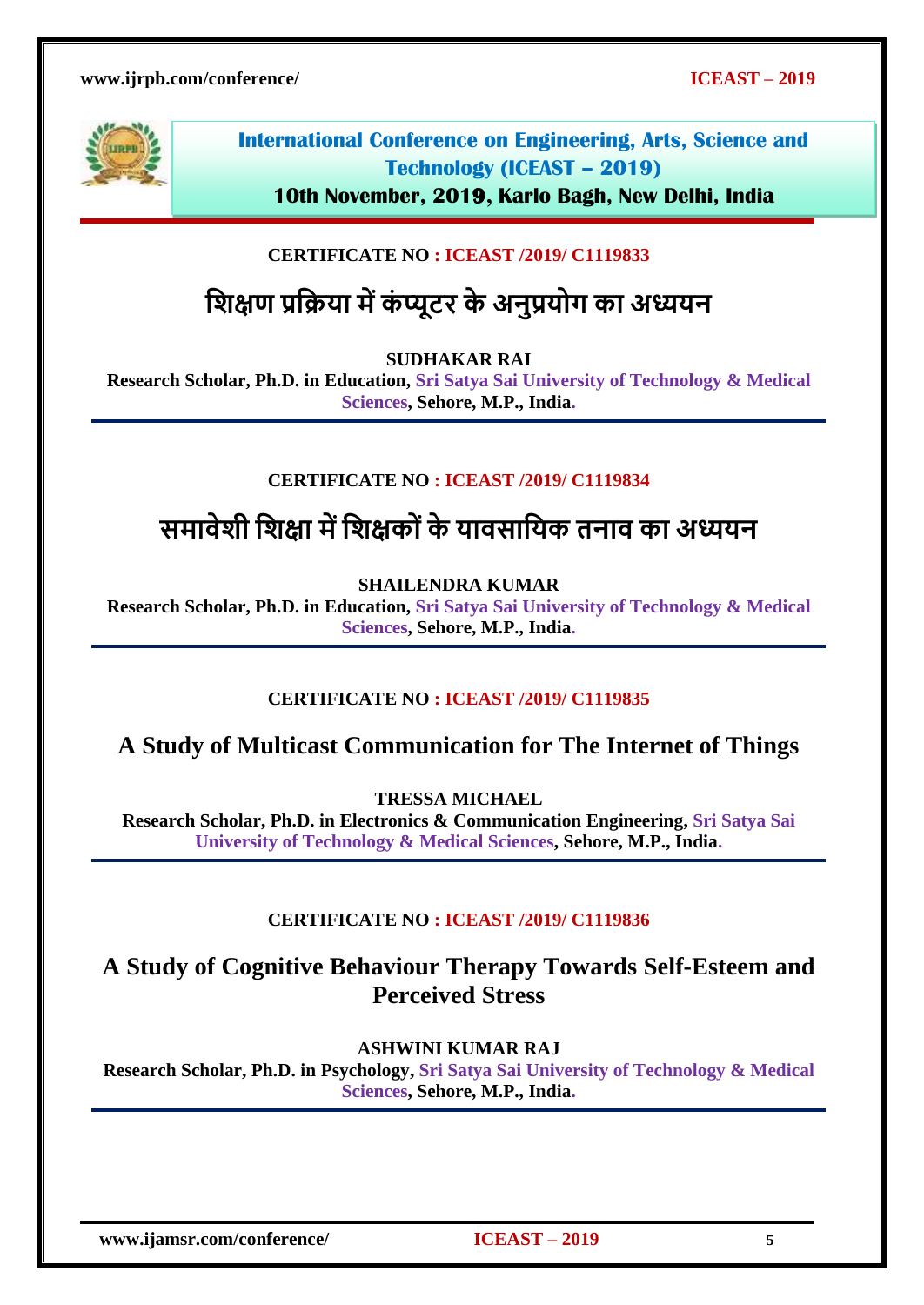

**10th November, 2019, Karlo Bagh, New Delhi, India**

## **CERTIFICATE NO : ICEAST /2019/ C1119837**

# **A Study of Data Path Optimization for Artificial Neural Networks**

**RIYA SEAL** 

**Research Scholar, Ph.D. in Computer Application, Sri Satya Sai University of Technology & Medical Sciences, Sehore, M.P., India.**

#### **CERTIFICATE NO : ICEAST /2019/ C1119838**

**A Study of Moral Reasoning Development with Pre-Service of Teachers**

**TANVI KOHLI** 

**Research Scholar, Ph.D. in Education, Sri Satya Sai University of Technology & Medical Sciences, Sehore, M.P., India.**

#### **CERTIFICATE NO : ICEAST /2019/ C1119839**

# **यूनी-एमोड और दोहरे-मोड शवश्वशवद्यालयो ंकेबीच छात्ो ंकी िैशक्षक उपलब्धि का अध्ययन**

**KUMAR ABHISHEK** 

**Research Scholar, Ph.D. in Education, Sri Satya Sai University of Technology & Medical Sciences, Sehore, M.P., India.**

## **CERTIFICATE NO : ICEAST /2019/ C1119840**

**शिक्षको ंके शलए नौकरी की संतुशि की अवधारणा का अध्ययन**

**UPENDRA KUMAR** 

**Research Scholar, Ph.D. in Education, Sri Satya Sai University of Technology & Medical Sciences, Sehore, M.P., India.**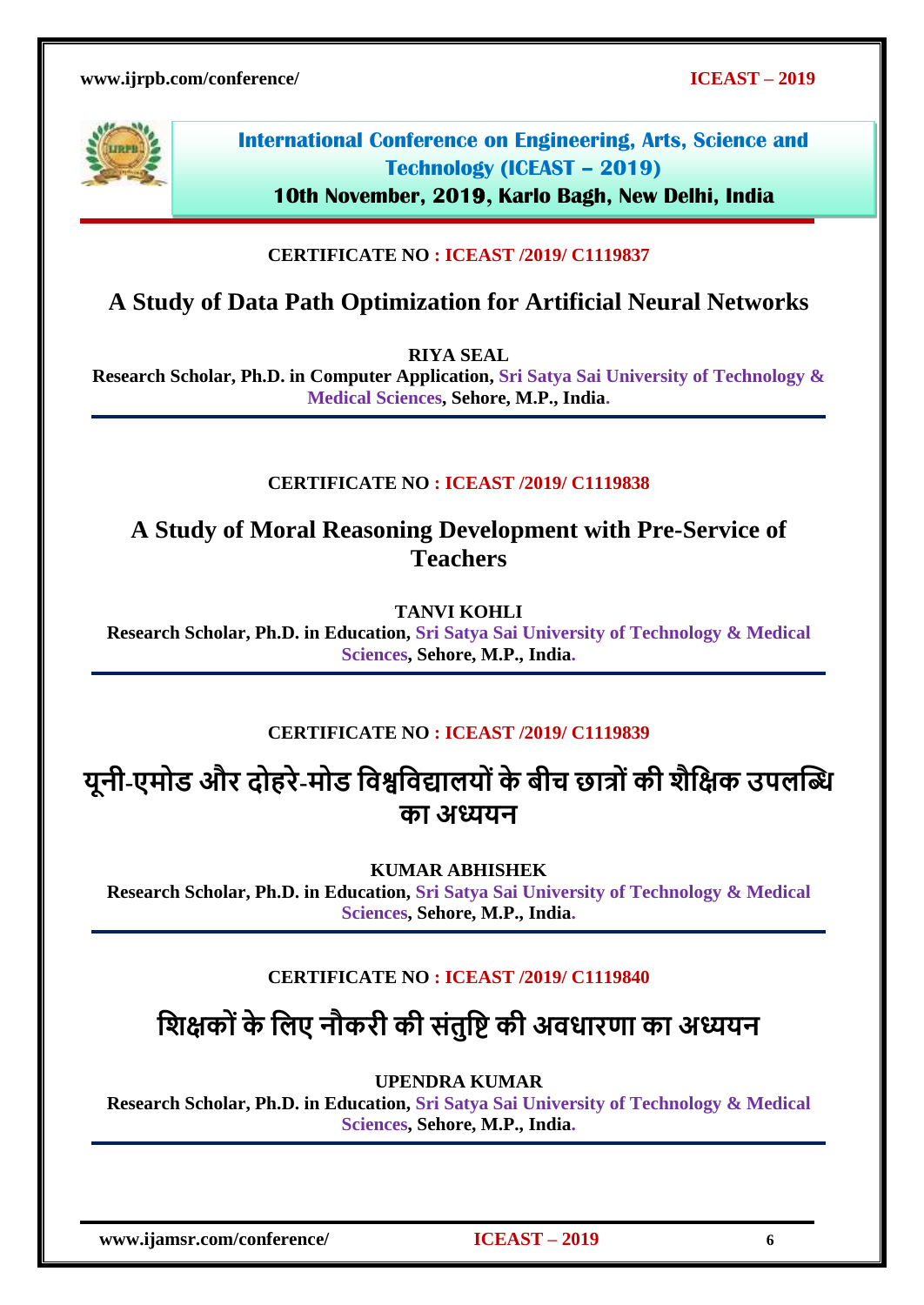

**10th November, 2019, Karlo Bagh, New Delhi, India**

## **CERTIFICATE NO : ICEAST /2019/ C1119841**

# **माध्यशमक और उच्चतर माध्यशमक स्तर पर छात्ो ंके बीच पयाावरणीय व्यवहार का अध्ययन**

**DIVYANSHU SHEKHAR** 

**Research Scholar, Ph.D. in Education, Sri Satya Sai University of Technology & Medical Sciences, Sehore, M.P., India.**

## **CERTIFICATE NO : ICEAST /2019/ C1119842**

**Factors Affecting Teaching Competencies in College Education**

**UMESH KUMAR TIWARI** 

**Research Scholar, Ph.D. in Education, Sri Satya Sai University of Technology & Medical Sciences, Sehore, M.P., India.**

#### **CERTIFICATE NO : ICEAST /2019/ C1119843**

# **A Study of Stress and Socio-Economic Status of Primary School Teachers**

**SAVITA KUMARI** 

**Research Scholar, Ph.D. in Education, Sri Satya Sai University of Technology & Medical Sciences, Sehore, M.P., India.**

#### **CERTIFICATE NO : ICEAST /2019/ C1119844**

# **A Study of Social Intelligence and Problem Solving of Secondary School Students of Uttar Pradesh**

**RAVINDRA KUMAR YADAV** 

**Research Scholar, Ph.D. in Education, Sri Satya Sai University of Technology & Medical Sciences, Sehore, M.P., India.**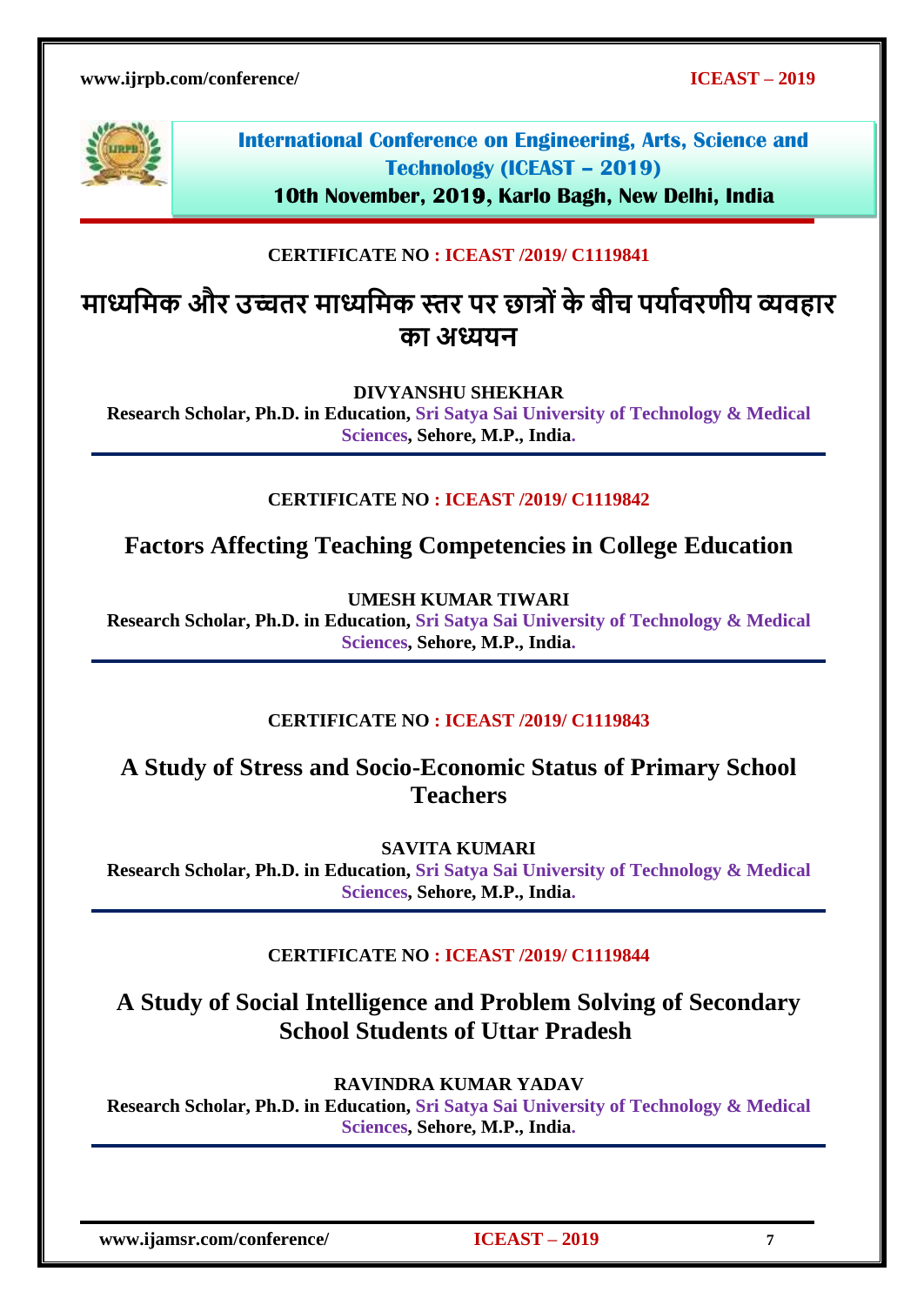

**10th November, 2019, Karlo Bagh, New Delhi, India**

## **CERTIFICATE NO : ICEAST /2019/ C1119845**

# **A STUDY OF USE OF DRUGS FOR CURING INFLAMMATION**

**GOPAL REDDY BARRE**

**Research Scholar, Ph.D. in Chemistry, Sri Satya Sai University of Technology & Medical Sciences, Sehore, M.P., India.**

### **CERTIFICATE NO : ICEAST /2019/ C1119846**

**ANALYSIS ON STABILITY OF FUNCTIONAL EQUATIONS IN SOME SPACES**

**SANJAY KUMAR RAI** 

**Research Scholar, Ph.D. in Mathematics, Sri Satya Sai University of Technology & Medical Sciences, Sehore, M.P., India.**

## **CERTIFICATE NO : ICEAST /2019/ C1119847**

**A STUDY OF E-GOVERNANCE MODEL USING CLOUD COMPUTING**

**MADAVARAPU NARESH** 

**Research Scholar, Ph.D. in Computer Science and Engineering, Sri Satya Sai University of Technology & Medical Sciences, Sehore, M.P., India.**

#### **CERTIFICATE NO : ICEAST /2019/ C1119848**

**A Study of Application of Wind Forces on Hip Roof Buildings**

**RAJENDRA PD VERMA**

**Research Scholar, Ph.D. in Civil Engineering, Sri Satya Sai University of Technology & Medical Sciences, Sehore, M.P., India.**

#### **CERTIFICATE NO : ICEAST /2019/ C1119849**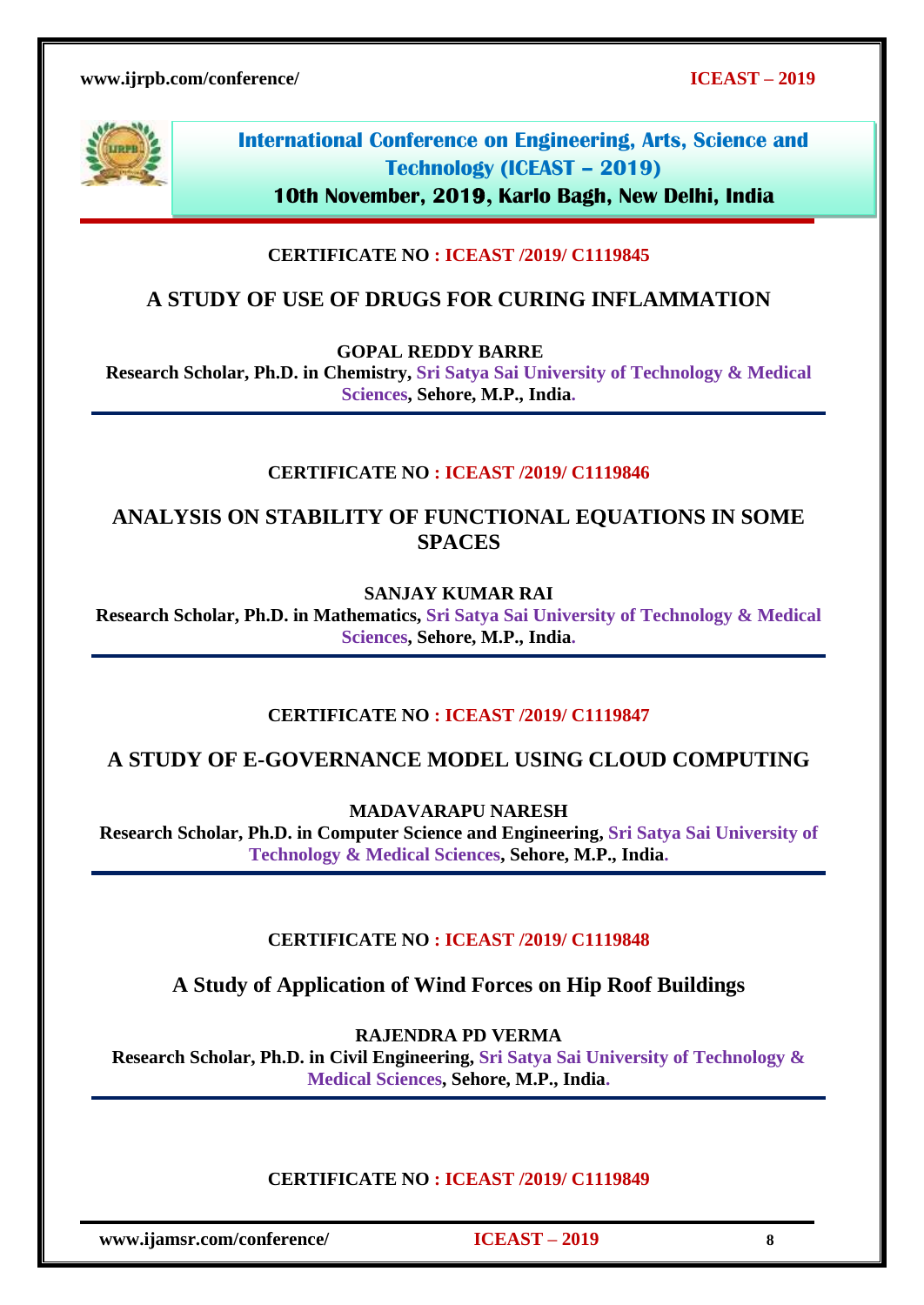

**10th November, 2019, Karlo Bagh, New Delhi, India**

## **A Study of Enhancing Energy Efficiency in Mobile Adhoc Networks**

**KAMLESH KUMAR CHAURASIA**

**Research Scholar, Ph.D. in Electronics & Communication Engineering, Sri Satya Sai University of Technology & Medical Sciences, Sehore, M.P., India.**

#### **CERTIFICATE NO : ICEAST /2019/ C1119850**

**A Study of Mobile Adhoc Networks Using Energy Efficient Scheme**

**SATHIYARAJ** 

**Research Scholar, Ph.D. in Computer Science Engineering, Sri Satya Sai University of Technology & Medical Sciences, Sehore, M.P., India.**

#### **CERTIFICATE NO : ICEAST /2019/ C1119851**

# **A study of Classification of Different Imagery Using Swarm Computing Techniques**

**DHEERAJ SUNDARAGIRI** 

**Research Scholar, Ph.D. in Computer Science Engineering, Sri Satya Sai University of Technology & Medical Sciences, Sehore, M.P., India.**

#### **CERTIFICATE NO : ICEAST /2019/ C1119852**

## **A STUDY OF DATA SECURITY IN CLOUD COMPUTING**

**THEJORAM NARESH REDDY BOYA** 

**Research Scholar, Ph.D. in Computer Science Engineering, Sri Satya Sai University of Technology & Medical Sciences, Sehore, M.P., India.**

#### **CERTIFICATE NO : ICEAST /2019/ C1119853**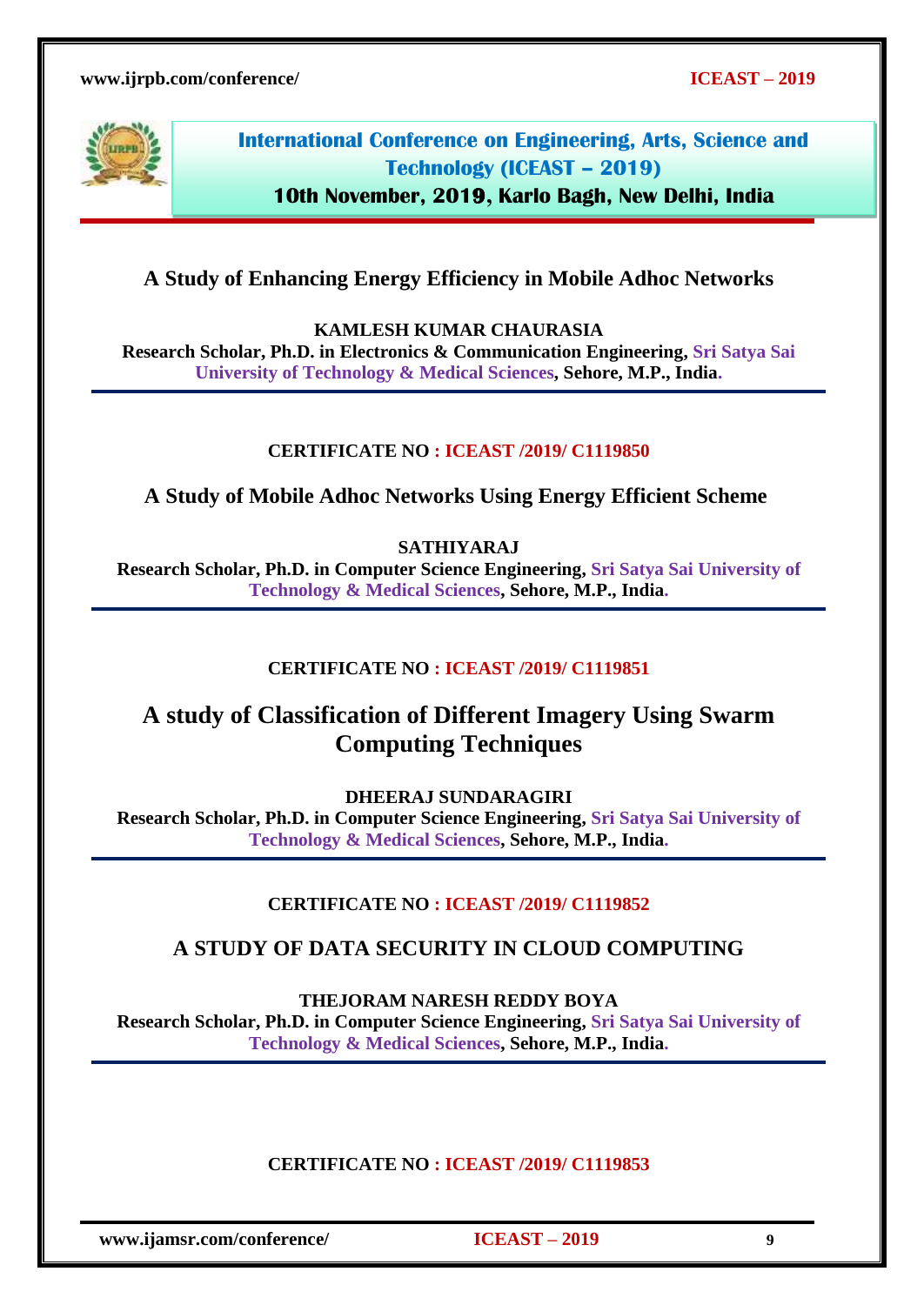

**International Conference on Engineering, Arts, Science and Technology (ICEAST – 2019)**

**10th November, 2019, Karlo Bagh, New Delhi, India**

## **A STUDY OF TASK OFFLOADING IN MOBILE CLOUD COMPUTING**

**SAI VAMSIDHAR RAO V** 

**Research Scholar, Ph.D. in Computer Science Engineering, Sri Satya Sai University of Technology & Medical Sciences, Sehore, M.P., India.**

#### **CERTIFICATE NO : ICEAST /2019/ C1119854**

**A Study of Heavy Metal Removal Through Nanfiltration and Ultration Membranes**

**SANDEEP SOHANI**

**Research Scholar, Ph.D. in Chemistry, Sri Satya Sai University of Technology & Medical Sciences, Sehore, M.P., India.**

#### **CERTIFICATE NO : ICEAST /2019/ C1119855**

**Analytical Techniques for Characterization of Biological Molecules and Oligonucleotides** 

**ANKIT SHRIVASTAVA Research Scholar, Ph.D. in Chemistry, Sri Satya Sai University of Technology & Medical Sciences, Sehore, M.P., India.**

#### **CERTIFICATE NO : ICEAST /2019/ C1119856**

**A Study of Male Athletes Impact on Interval Training Universities and National Level**

**PANKAJ KUMAR DUBEY** 

**Research Scholar, Ph.D. in Physical Education, Sri Satya Sai University of Technology & Medical Sciences, Sehore, M.P., India.**

#### **CERTIFICATE NO : ICEAST /2019/ C1119857**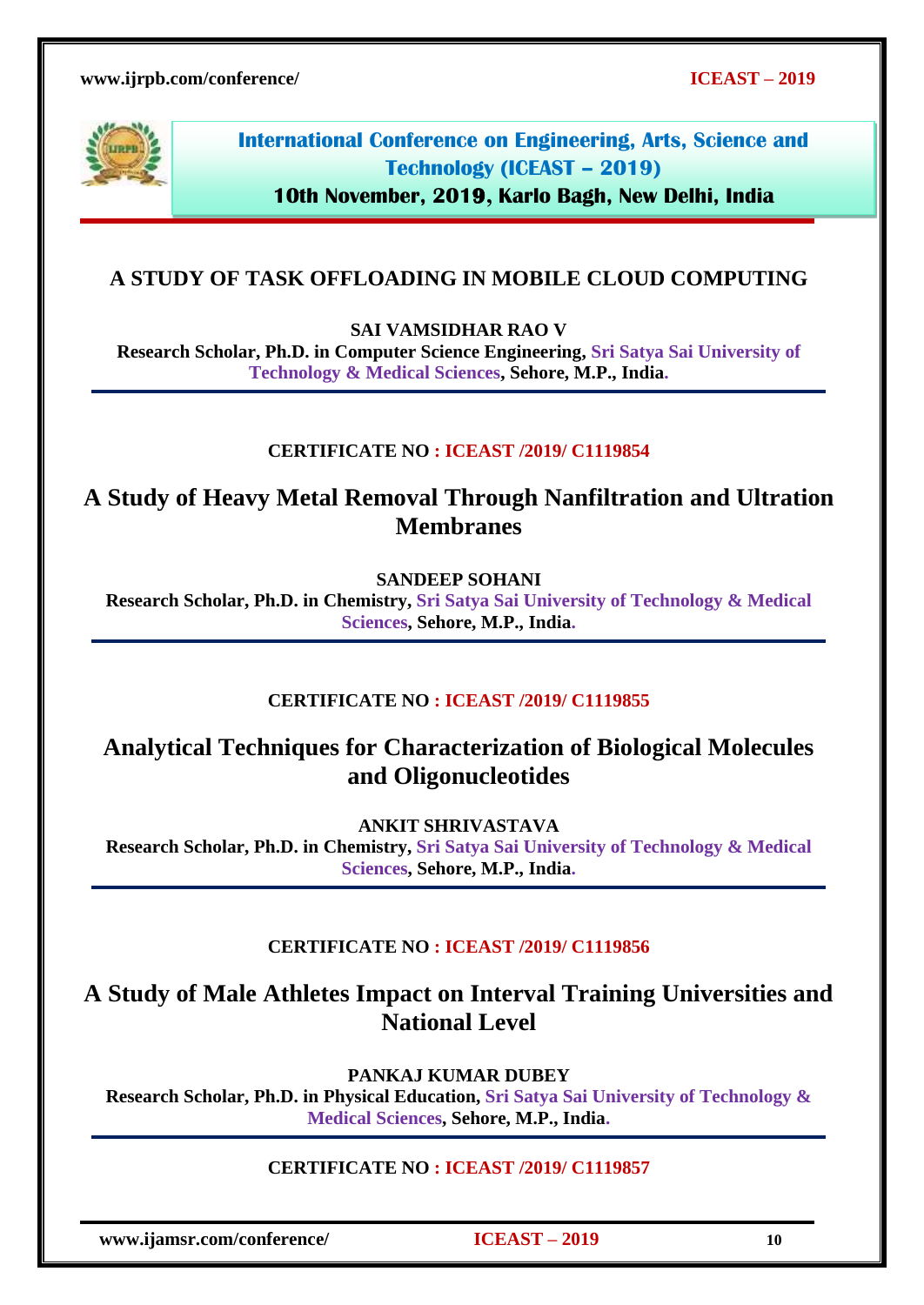

**International Conference on Engineering, Arts, Science and Technology (ICEAST – 2019)**

**10th November, 2019, Karlo Bagh, New Delhi, India**

# **धमाऔर साम्प्रदाशयक राजनीशत की अवधारणाओंका अध्ययन**

**LAXMICHANDRA DANGI**

**Research Scholar, Ph.D. in History, Sri Satya Sai University of Technology & Medical Sciences, Sehore, M.P., India.**

## **CERTIFICATE NO : ICEAST /2019/ C1119858**

**िासकीय अिासकीय उच्चतर माध्यशमक स्कू ल के शिक्षको ंके जीवन कौिल का अध्ययन**

**RASHMI SUKLA**

**Research Scholar, Ph.D. in Education, Sri Satya Sai University of Technology & Medical Sciences, Sehore, M.P., India.**

#### **CERTIFICATE NO : ICEAST /2019/ C1119859**

# **A Study of Importance of Teaching of English Language in Rural Areas**

**ARUN CHITRA R**

**Research Scholar, Ph.D. in English, Sri Satya Sai University of Technology & Medical Sciences, Sehore, M.P., India.**

#### **CERTIFICATE NO : ICEAST /2019/ C1119860**

**A Study of Pharmaceutical Selling Decades in Tamil Naidu**

**HARIHARAN P**

**Research Scholar, Ph.D. in Management, Sri Satya Sai University of Technology & Medical Sciences, Sehore, M.P., India.**

#### **CERTIFICATE NO : ICEAST /2019/ C1119861**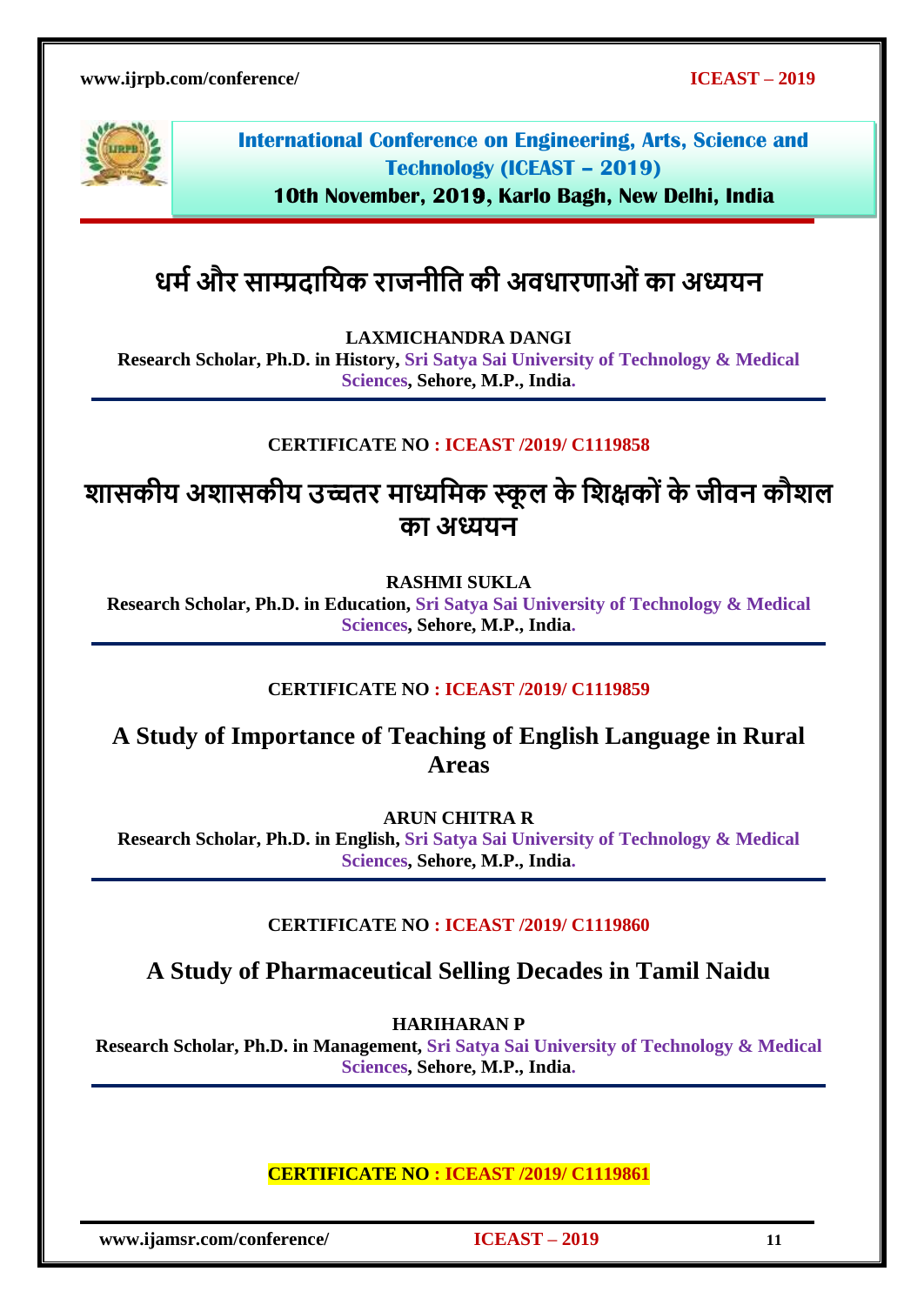

**International Conference on Engineering, Arts, Science and Technology (ICEAST – 2019) 10th November, 2019, Karlo Bagh, New Delhi, India**

# **A Study of Quantum Key Distribution (QKD) Protocols for E-Commerce Applications**

**MAGANBIHARI GHANSHYAMDAS AGARWAL**

**Research Scholar, Ph.D. in Computer Application, Sri Satya Sai University of Technology & Medical Sciences, Sehore, M.P., India.**

### **CERTIFICATE NO : ICEAST /2019/ C1119862**

# **A Study of Business Intelligence in Internet Industry in India**

**NIMESH HRIDAYKUMAR AGARWAL**

**Research Scholar, Ph.D. in Commerce, Sri Satya Sai University of Technology & Medical Sciences, Sehore, M.P., India.**

## **CERTIFICATE NO : ICEAST /2019/ C1119863**

# **A Study of Job Stress and Work-Life Balance in India**

**DEVENDRA SINGH RATHORE**

**Research Scholar, Ph.D. in Management, Sri Satya Sai University of Technology & Medical Sciences, Sehore, M.P., India.**

#### **CERTIFICATE NO : ICEAST /2019/ C1119864**

**A Study of Neural Network for Decision Making Tool for Managers**

**DEPAYAN CHAUDHURY**

**Research Scholar, Ph.D. in Management, Sri Satya Sai University of Technology & Medical Sciences, Sehore, M.P., India.**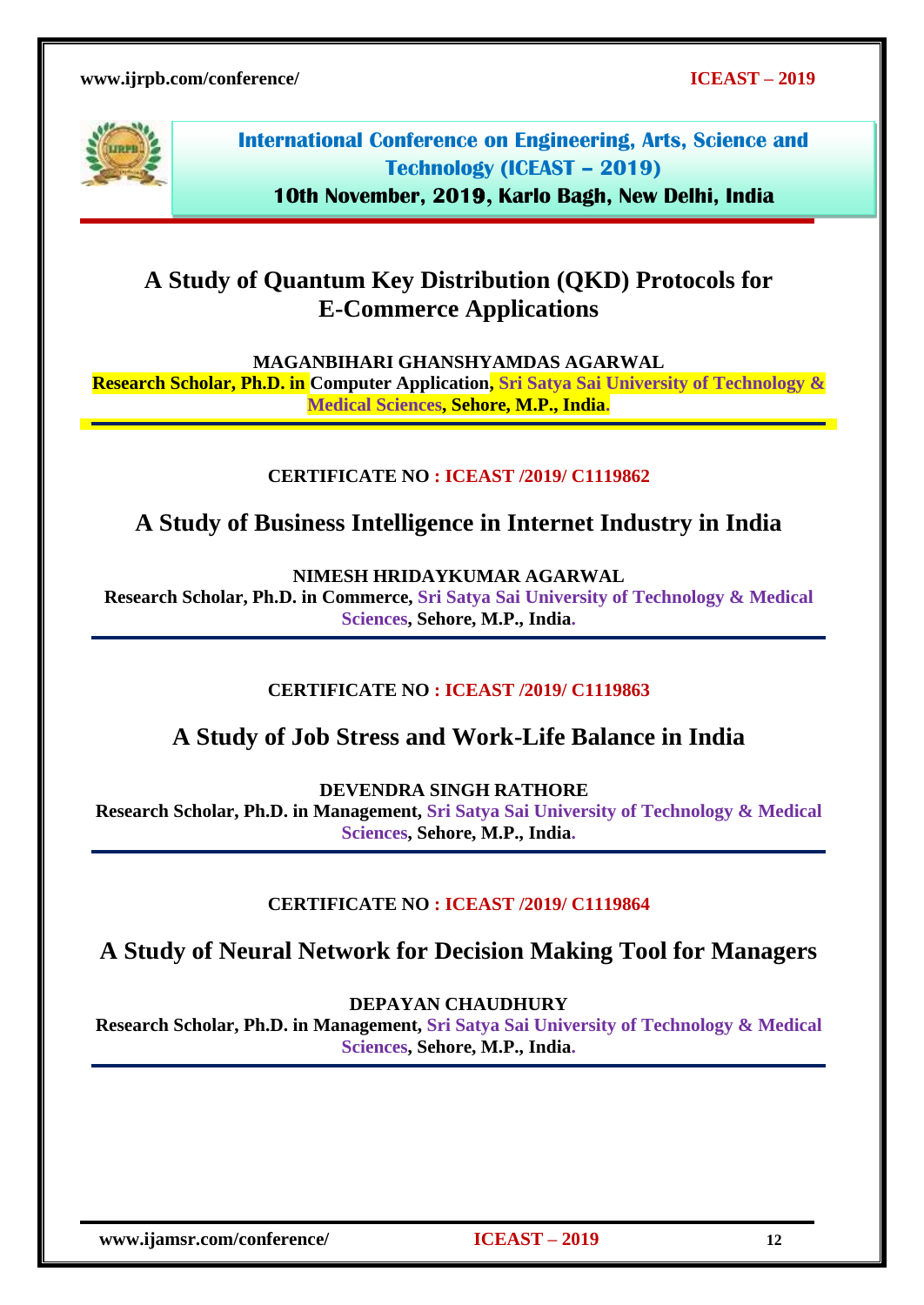

**10th November, 2019, Karlo Bagh, New Delhi, India**

# **CERTIFICATE NO : ICEAST /2019/ C1119865**

# **समावेिी शिक्षा मेंशिक्षण और प्रशिक्षण भूशमका का अध्ययन**

**MITHILESH KUMAR**

**Research Scholar, Ph.D. in Education, Sri Satya Sai University of Technology & Medical Sciences, Sehore, M.P., India.**

### **CERTIFICATE NO : ICEAST /2019/ C1119866**

**A Critical Study of Financial Investigative Decision in Corporate Finance**

**PANKAJ KUMAR MOUDGIL**

**Research Scholar, Ph.D. in Commerce, Dr. A.P.J. Abdul Kalam University, Indore, M.P.** 

#### **CERTIFICATE NO : ICEAST /2019/ C1119867**

# **A Study of E-Commerce of Urban Areas in Patna (Bihar)**

**PAWAN AGRAWA**

**Research Scholar, Ph.D. in Commerce, Sri Satya Sai University of Technology & Medical Sciences, Sehore, M.P., India.**

#### **CERTIFICATE NO : ICEAST /2019/ C1119868**

# **Evaluation of Customer Satisfaction Towards Railway E-Ticketing System**

**MAJDUDDEEN AL JALALIYA** 

**Research Scholar, Ph.D. in Commerce, Sri Satya Sai University of Technology & Medical Sciences, Sehore, M.P., India.**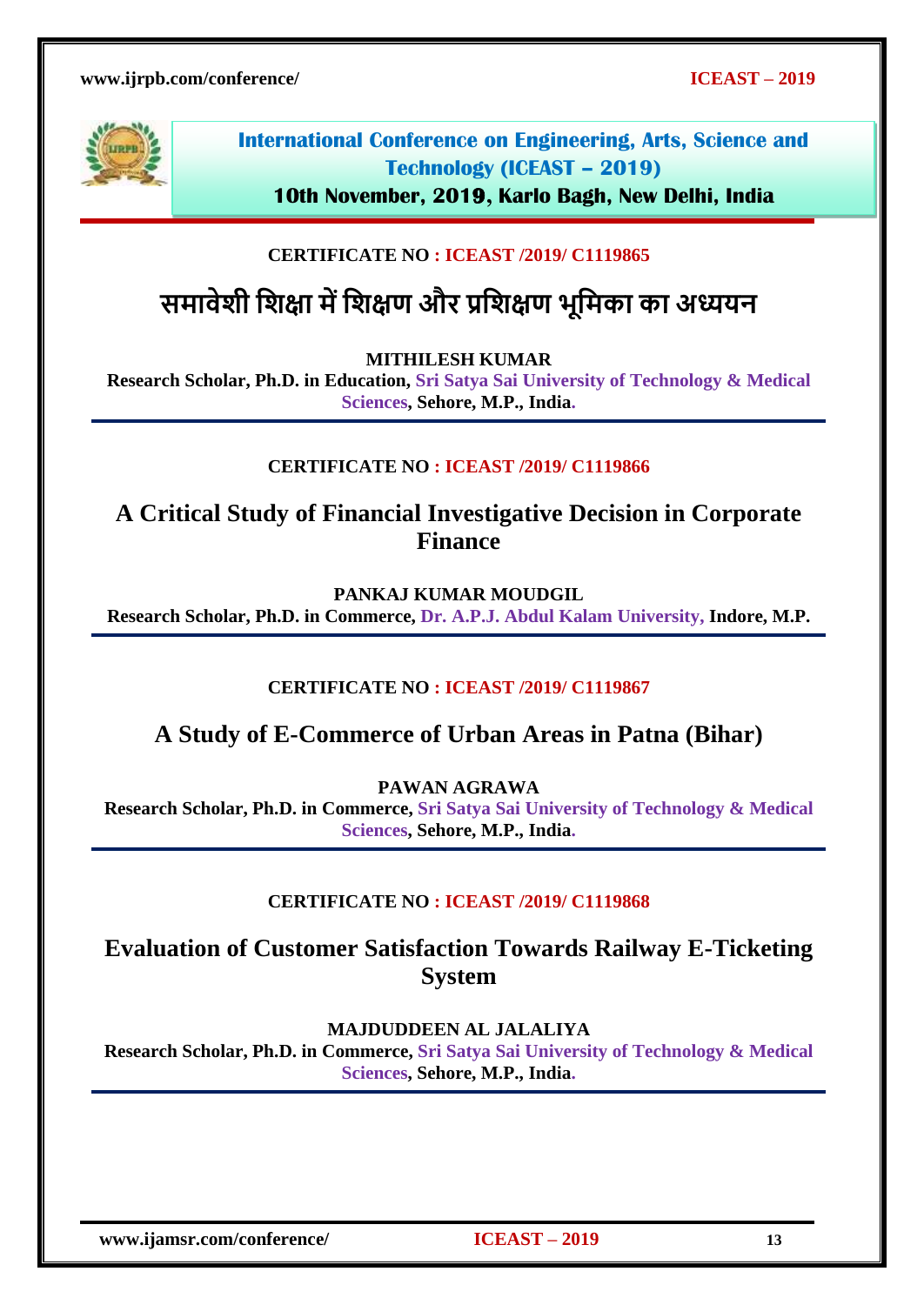

**10th November, 2019, Karlo Bagh, New Delhi, India**

### **CERTIFICATE NO : ICEAST /2019/ C1119869**

# **A Study of GIS Developing Information Systems on Agricultural Markets**

**MOHAMMED ALTHAF S M** 

**Research Scholar, Ph.D. in Computer Science, Sri Satya Sai University of Technology & Medical Sciences, Sehore, M.P., India.**

#### **CERTIFICATE NO : ICEAST /2019/ C1119870**

**A Study of Performance of Nano Circuit Libraries For VLSI**

**MURALI KATTAMURI**

**Research Scholar, Ph.D. in Electronics & Communication Engineering, Sri Satya Sai University of Technology & Medical Sciences, Sehore, M.P., India.**

#### **CERTIFICATE NO : ICEAST /2019/ C1119871**

**A Review of Feature Based Techniques in Image and Video Sequences**

**K. PANI SEKHAR**

**Research Scholar, Ph.D. in Electronics & Communication Engineering, Sri Satya Sai University of Technology & Medical Sciences, Sehore, M.P., India.**

#### **CERTIFICATE NO : ICEAST /2019/ C1119872**

# **िैशक्षक संस्थानो ंमेंशिक्षको ंके प्रशत िैशक्षक तकनीको ंका अध्ययन**

**ANAMIKA TIWARI** 

**Research Scholar, Ph.D. in Education, Sri Satya Sai University of Technology & Medical Sciences, Sehore, M.P., India.**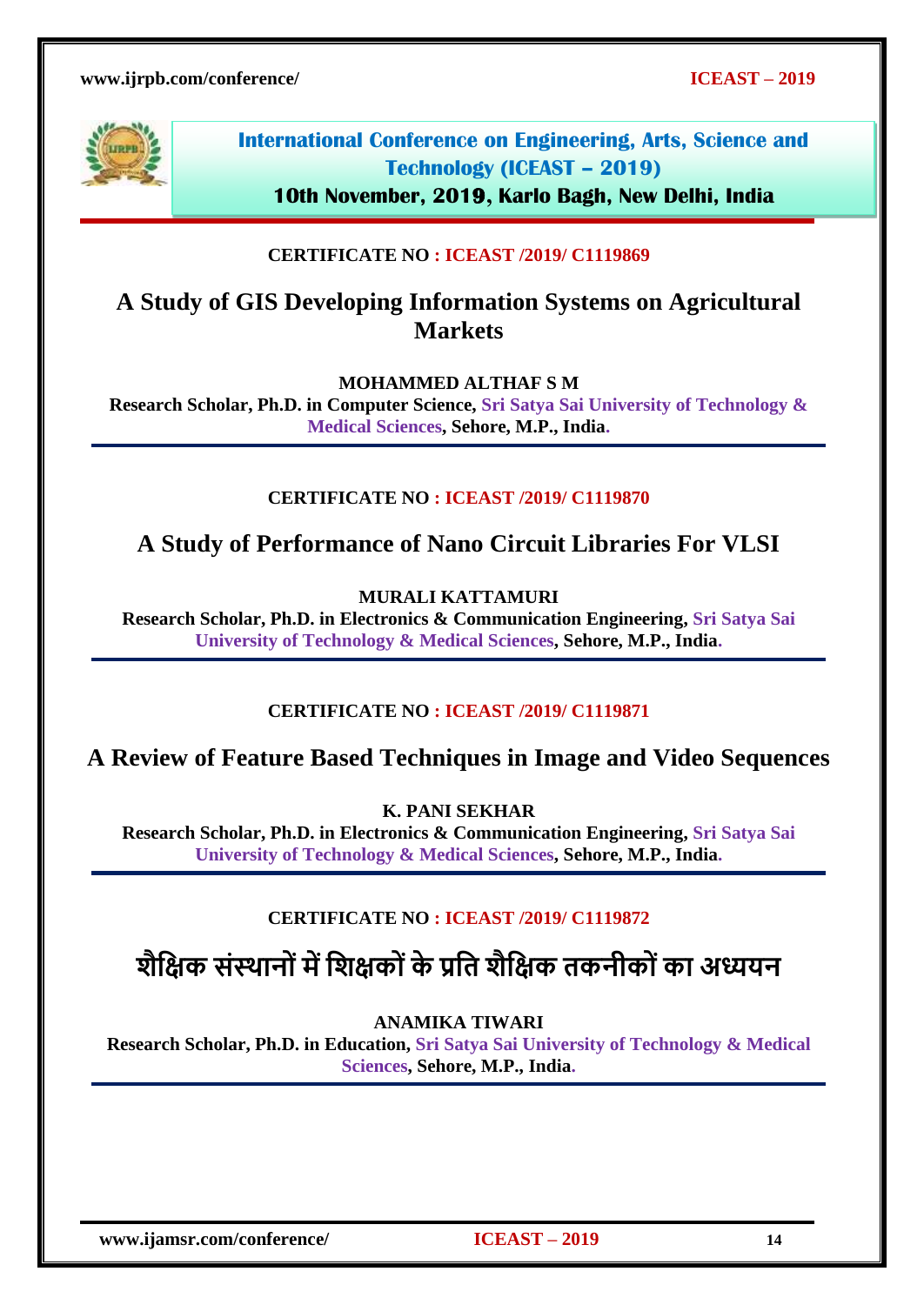

**10th November, 2019, Karlo Bagh, New Delhi, India**

## **CERTIFICATE NO : ICEAST /2019/ C1119873**

# **भारत मेंगैर सरकारी शवद्यालयो ंके शवद्याशथायो ंकी समस्या के समाधान का अध्ययन**

**PRAJNA PRIYADARSHINI** 

**Research Scholar, Ph.D. in Education, Sri Satya Sai University of Technology & Medical Sciences, Sehore, M.P., India.**

### **CERTIFICATE NO : ICEAST /2019/ C1119874**

# **A Study of English Language Proficiency for Engineering Students in Maharashtra**

**KADAM ANIL DASHARATH**

**Research Scholar, Ph.D. in English, Sri Satya Sai University of Technology & Medical Sciences, Sehore, M.P., India.**

#### **CERTIFICATE NO : ICEAST /2019/ C1119875**

# **A Study of Heterogeneous Distributed Systems with Energy-Efficient Scheduling Algorithms**

**VASANTH KUMAR KAMATHAMU** 

**Research Scholar, Ph.D. in Electronics & Communication Engineering, Sri Satya Sai University of Technology & Medical Sciences, Sehore, M.P., India.**

#### **CERTIFICATE NO : ICEAST /2019/ C1119876**

# **A Study of Development of Cloud Computing Economics Model**

**KUNA VENKATA KIRAN** 

**Research Scholar, Ph.D. in Electronics & Communication Engineering, Sri Satya Sai University of Technology & Medical Sciences, Sehore, M.P., India.**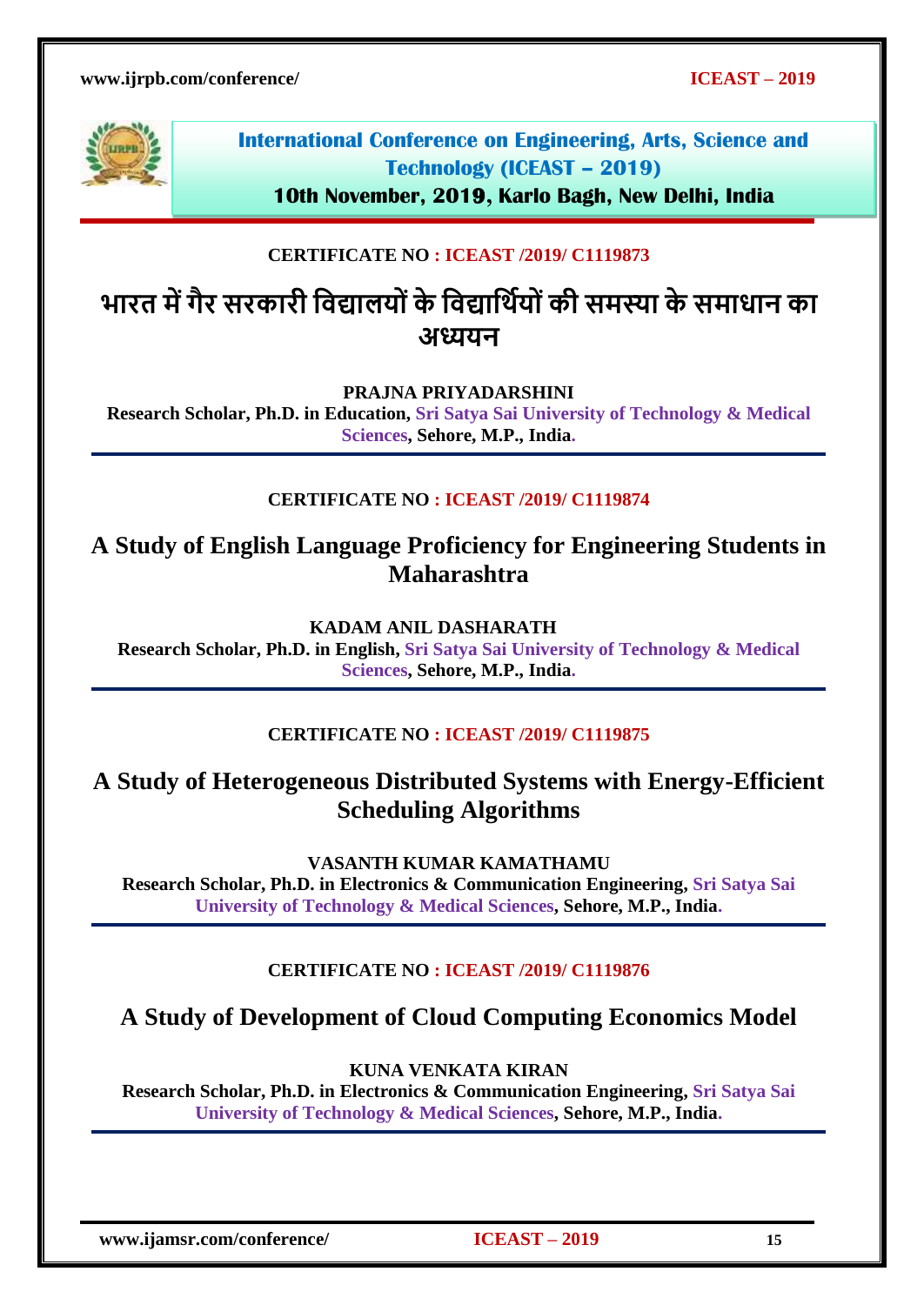

**International Conference on Engineering, Arts, Science and Technology (ICEAST – 2019)**

**10th November, 2019, Karlo Bagh, New Delhi, India**

## **CERTIFICATE NO : ICEAST /2019/ C1119877**

# **A Study of Knowledge Extraction System for Enhancing and Supporting Education**

**CHINA BUSI KOPPULA**

**Research Scholar, Ph.D. in Electronics & Communication Engineering, Sri Satya Sai University of Technology & Medical Sciences, Sehore, M.P., India.**

### **CERTIFICATE NO : ICEAST /2019/ C1119878**

**The Gendered Ethnic Self in Selected Fictions of Amy Tan and Bharati Mukherjee**

**SONALI SAHU Research Scholar, Ph.D. in English, Dr. A.P.J. Abdul Kalam University, M.P.**

#### **CERTIFICATE NO : ICEAST /2019/ C1119879**

# **The Implementation of Interactive Multimedia Learning Materials in Teaching Listening Skills**

**AJAYA KUMAR BARAD Research Scholar, Ph.D. in Education, Dr. A.P.J. Abdul Kalam University, M.P.**

## **CERTIFICATE NO : ICEAST /2019/ C1119880**

**उच्चतर माध्यशमक शवद्यालय के छात्ो ंमेंसीखनेकी धारणा के बीच संबंध**

**CHANDRA PRAKASH** 

**Research Scholar, Ph.D. in Education, Sri Satya Sai University of Technology & Medical Sciences, Sehore, M.P., India.**